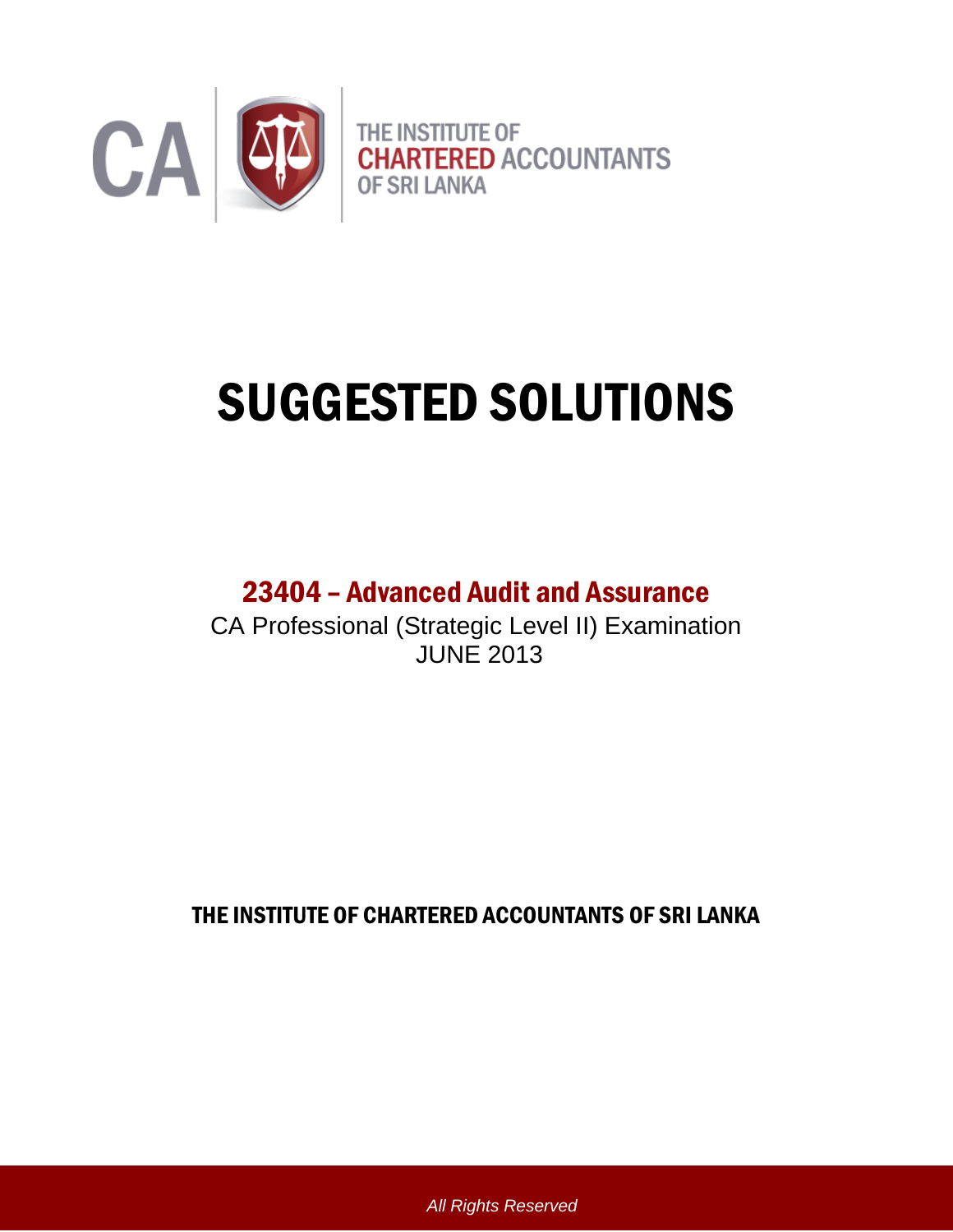# **Answer No. 01**

1.

**(a) and (b)**

| Significant matter (State) |                                                                                               | Significant matter (Explain)                                                                                   | Specific focus                                                                                                                                                                                                                                                                                                                                                                                                |
|----------------------------|-----------------------------------------------------------------------------------------------|----------------------------------------------------------------------------------------------------------------|---------------------------------------------------------------------------------------------------------------------------------------------------------------------------------------------------------------------------------------------------------------------------------------------------------------------------------------------------------------------------------------------------------------|
| i.                         | RHP has taken the<br>deemed cost option to<br>state the PPE at the<br>transition date.        | Deemed cost determination<br>requires use of judgment and<br>FV calculations                                   | a. Deemed cost should be fair value<br>at a date close to the date of<br>transition <i>i.e.</i> broadly comparable<br>to FV.<br>b. FV should be as determined by<br>an external valuer for it to be<br>reliable.                                                                                                                                                                                              |
| ii.                        | Company has re-assessed<br>useful life and identified<br>components                           | Re-assessment of useful lives<br>and determination of<br>components require use of<br>judgment and estimations | Has an expert been involved in<br>a.<br>determining components?<br>Are the useful lives of<br>$\mathbf{b}$ .<br>components fair or as<br>determined by an expert?<br>Reasonableness of the useful life<br>$c_{\cdot}$<br>in the light of replacement life<br>cycle.                                                                                                                                           |
| iii.                       | Question refers to a<br>refurbishment experience<br>that leads to component<br>identification | Identification of components<br>requires use of judgment                                                       | Has the Company derecognized<br>a.<br>the previous significant<br>components replaced by the<br>refurbishment?<br>Appropriateness of<br>$\mathbf{b}$ .<br>determination of carrying value<br>of derecognized/items.<br>If the company did not have<br>c.<br>details of previous cost of<br>components, was estimation of<br>carrying value of replaced items<br>determined using current<br>replacement cost? |
| iv.                        | Leasehold property at<br>valuation was brought<br>back to cost                                | Reliability of the basis of<br>measuring prepaid lease rent.                                                   | a. Did the company provide reliable<br>details about the original cost 1<br>mark) of lease rent prepaid at the<br>inception?<br>b. Has the Company removed the<br>revaluation surplus remaining<br>from leased property and from<br>equity<br>c. Did the company recalculate<br>amortization based on cost of<br>prepaid lease rent over lease<br>period?                                                     |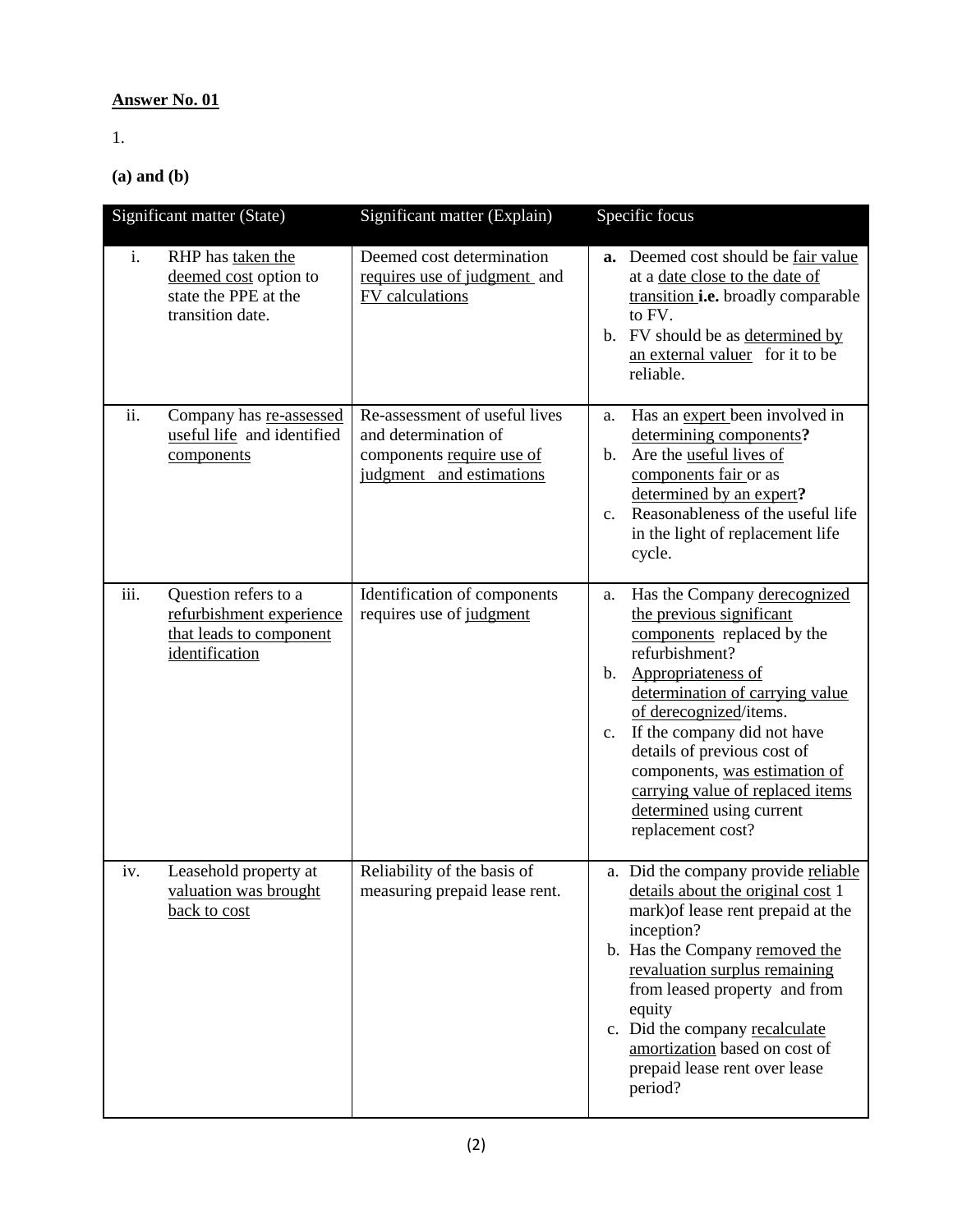| Significant matter (State)                                                       | Significant matter (Explain)                                    | Specific focus                                                                                                                                                                                                                                                                                                                                    |
|----------------------------------------------------------------------------------|-----------------------------------------------------------------|---------------------------------------------------------------------------------------------------------------------------------------------------------------------------------------------------------------------------------------------------------------------------------------------------------------------------------------------------|
| Intangibles written off at<br>V.<br>the date of transition                       | Judgment required in<br>determining that GW is non-<br>existent | Is the explanation for write off<br>a.<br>reliable based on auditors<br>judgment/recognition criteria as<br>per SLFRS?<br>Special representation from the<br>$\mathbf{b}$ .<br>management and those who are<br>charged with governance (e.g.<br>Audit Committee) may be<br>required.                                                              |
| vi.<br>Available for sale<br>investment                                          | AFS has a FV loss in OCI.                                       | How has FV been established?<br>a.<br>Is the FV loss indicative of<br>significant and prolonged dip in<br>the price?<br>Judgment is required to assess<br>$\mathbf{b}$ .<br>significant (say 20% or more of<br>value) and prolonged (say 6 to 9<br>months or more) FV loss.<br>Review of financials of the<br>$\mathbf{c}$ .<br>investee company. |
| vii.<br>Creditors                                                                | Have been measured at present<br><u>value</u>                   | Appropriateness of discount rate<br>a.<br>that has been used<br>Fairness of cash flow and PV<br>b.<br>calculations<br>Appropriateness classification<br>c.                                                                                                                                                                                        |
|                                                                                  |                                                                 | Marks can also be given (subject to<br>maximum marks) to the following:<br>Audit Committee or those who are<br>charged<br>with<br>governance<br>has<br>approved the judgments and estimates<br>employed in the exercise of transition<br>to SLFRS                                                                                                 |
| Reclassified treasury bills and<br>short term investments as Held<br>to maturity | Intention and ability to hold to<br>maturity.                   | Classification of investments as<br>HTM means that if they are sold<br>prior to maturity, the rules pertaining<br>to point will apply.<br>Whether these instruments satisfied<br>the criterion required to be classified<br>as HTM.                                                                                                               |

**c)** 

i. Cut off testing can be done as a test of control or as a substantive procedure or as a mix.

ii. By examining compliance with appropriate cut off point at the date of balance sheet, we can employ a test of control. To do this last few and first few transactions in sales and purchases (tool and beverages) can be examined.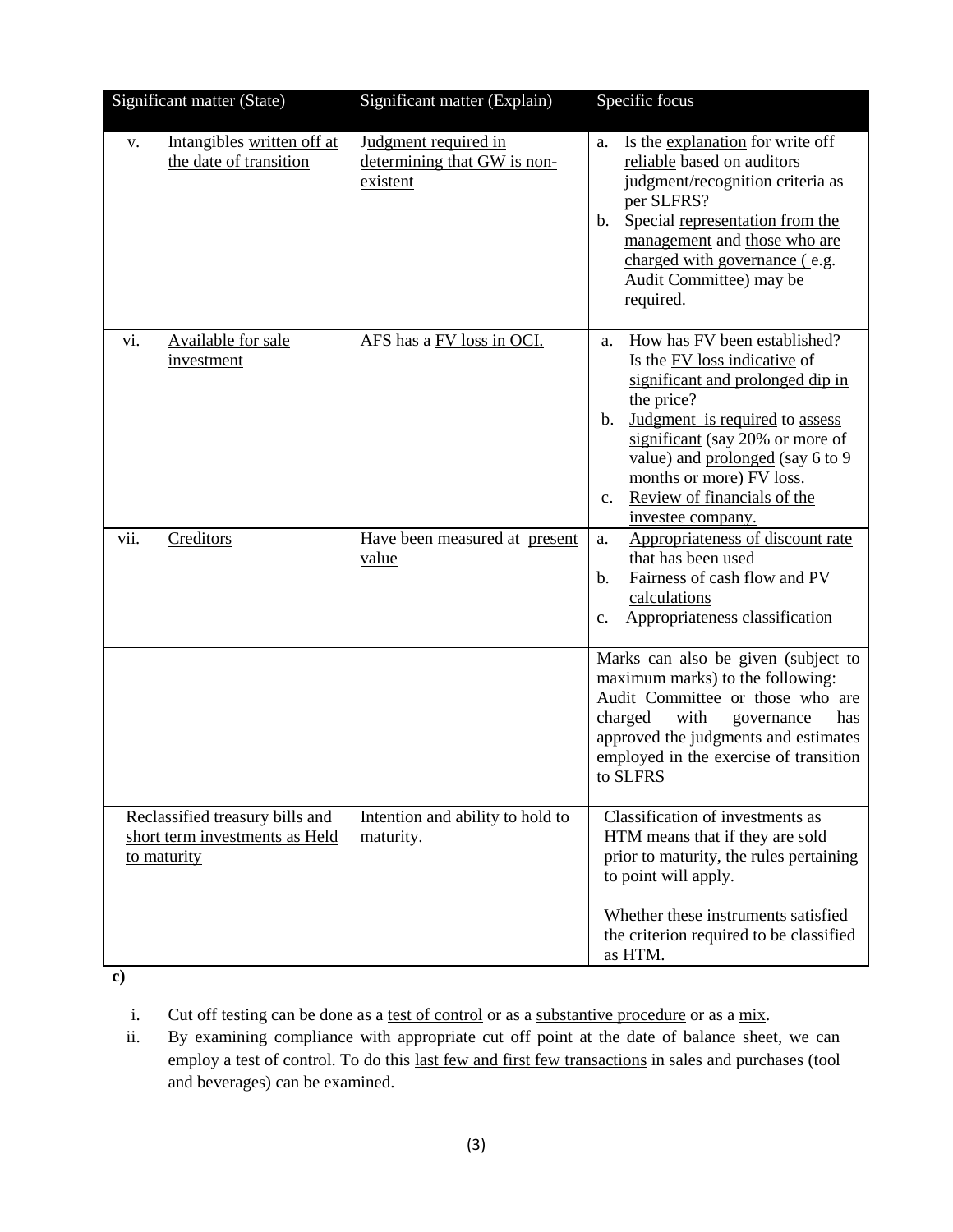- iii. As a substantive test last and first sales and purchases transactions above an identified threshold can be examined rather than ii above.
- iv. Comparison of revenue in general ledger during cut-off period with details recorded in front office register.

**d)** 

- i. As the inventory amounts can be <u>significant</u> consider <u>attending a stock take</u> or <u>obtain another</u> auditor's certificate on existence of stocks.
- ii. Inspect documents at warehouse related to existence of stocks e.g. warehouse receipts.
- iii. Call for third party stock confirmations from third party warehouses

**e)** 

- i. Areas to be considered Potential financial consequence of non-compliance ( e.g fines, enforced business cessation)
- ii. Whilst the potential financial consequences, require disclosure
- iii. Is the financial consequence so serious, that the financial statements are grossly misleading with the non- compliance and its effect

**f)** 

- i. Based on the assessed risk of material misstatements, determine if payroll can be audited based on substantive procedures only
- ii. If testing of controls is required, determine which of type 1 or 2 is appropriate in the circumstance

# Following can also be considered

- Evaluate the design and implementation of relevant controls relating to the payroll by the user entity.
- Visiting the service provider and perform procedures.

(Total 32 marks)

# **Answer No. 02**

*The answers should cover all areas of discussion- (i)why the matter is significant, (ii) the conclusions reached, and (iii) significant professional judgment made in reaching the conclusion (SLAuS 230- para 8 c) Marks can be awarded for either a memorandum style answer or bullet point list that covers the above aspects. Only the main elements of the answers are underlined, only for which marks can be given.* 

a)

- Item not quantitatively material**,** but material due to nature which requires appropriate disclosure
- Require audit evidence to conclude, which could not be obtained
- Require disclosure as appropriate under LKAS 24 (Related Party Disclosures)
- Absence of audit evidence for a significant matter is a scope limitation Discuss further with the CFO of the above and take action to notify the Partner in charge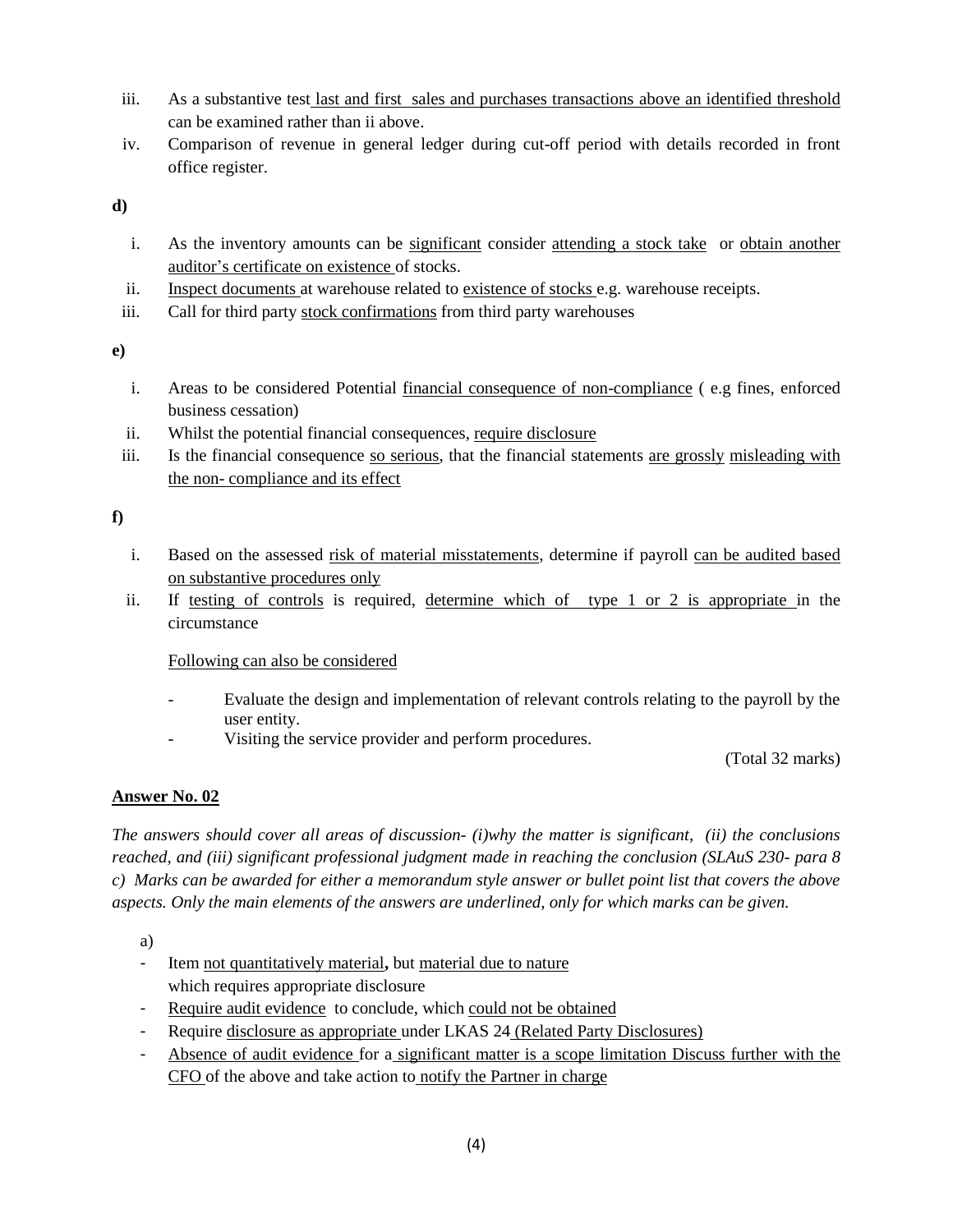b)

- Objective of test of controls is to understand with the control identified is in operation or not, hence even 1 instance of deviation requires consideration.
- Consider the reason for deviation and determine if it is an isolated instance.
- Determine whether the deviation indicates a control failure or is proof that the control is not in place as intended
- Income sample (students are not required to state by how many samples) and determine if tests of control prove satisfactory in the increased sample.
- Determine if compensating controls exist that mitigates the effect of the lapse of control over the assertions regarding the related account balances
- If above last two points are not met, revisit the risk assessment of the balance concerned and carry out substantive procedures.

c)

- Funds collection campaign income is likely to be unpredictable.
- It can lead to understatement of or incomplete income and is also prone to misappropriation as not only employees but others who are not directly under the control of the company, are involved.
- Analytical procedures may not suffice and the controls may not be reliable.
- Should such proceeds be a part of the income of the company?**:** This is a matter to be concluded on.

d)

- i. Inventory in the third party location is significant as it carries approximately 1/5 of the total inventory.
- ii. Consider the results of test carried out on IT controls.
- iii. Third party confirmation tallies with the ledger, but audit procedures resulted in inconsistent findings that can be expected to create a difference between the ledger and confirmation. However, the confirmation tallies with the ledger.
- iv. Internal audit findings also indicate differences which could reasonably by expected to lead to errors and differences
- v. Hence, above 2 events (iii and iv create doubt about the reliability of the third party confirmation (SLAuS 500 para 11)
- vi. Consider performing other audit procedures over existence of inventories at the third party location. Such procedures include:
	- Attending a physical count at a subsequent date and rolling back the quantities of a sample
	- Obtaining a special audit report from another auditor , if practicable, on the existence of inventory at the third party location.
	- Inspecting documentary evidence for existence of inventory at the third party location.

(Total 18 marks)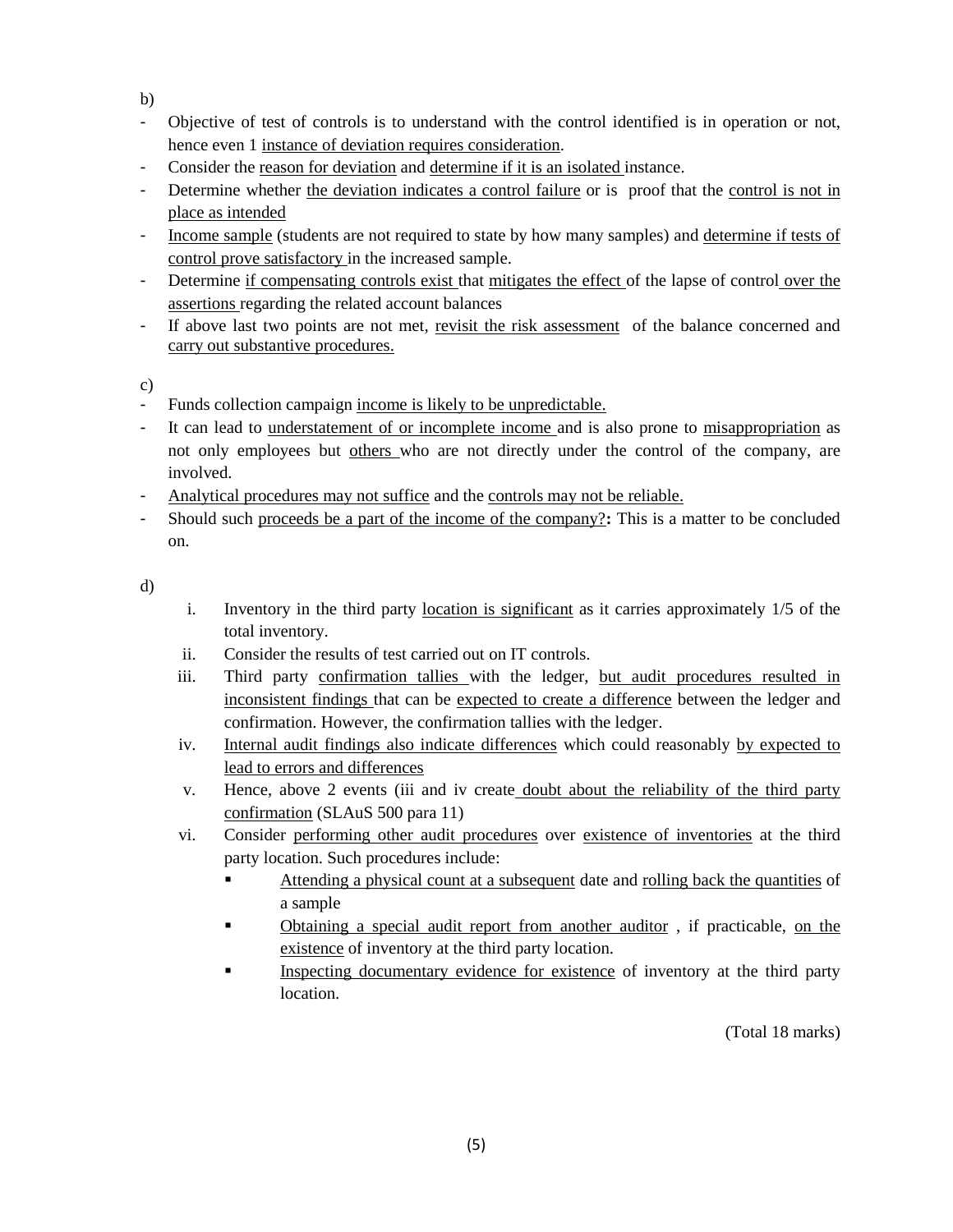#### **Answer No. 03**

#### **GUIDANCE NOTE ON DISCLOSURE OF REMUNERATION OF KEY MANAGEMENT PERSONNEL (KMP)**

#### *SCOPE*

This guidance note is based on the requirements of the Companies Act and other regulatory requirements.

#### *KMP DEFINITION AND DISCLOSURE REQUIREMENTS*

#### **COMPANIES ACT, NO. 07 OF 2007**

*Section 529 –* "Director" includes-

- (a) a person occupying the position of director of the company, by whatever name called ;
- (b) for the purposes of sections 187 , 188 , 189 , 190 , 197 , 374 and 377
	- (i) a person in accordance with whose directions or instructions a person referred to in paragraph (*a*) may be required or is accustomed to act;
	- (ii) a person in accordance with whose directions or instructions the board of the company may be required or is accustomed to act ; and
	- (iii) a person who exercises or who is entitled to exercise or who controls or who is entitled to control the exercise of powers which, apart from the articles of the company, would be required to be exercised by the board ; and
- (c) for the purposes of sections 187 to 195 (both inclusive), 197 , 374 and 377 , a person to whom a power or duty of the board has been directly delegated by the board with that person's consent or acquiescence, or who exercises the power or duty with the consent or acquiescence of the board.

The provisions of paragraphs *(b)* and *(c)* shall not apply to a person to the extent that the person acts only in a professional capacity;

#### *Disclosure requirement*

#### *Section 168 (1) (f)*

The annual report of the board shall be in writing and be dated, and subject to subsection (2), shall-State the remuneration and other benefits of directors during the accounting period ;

# **SRI LANKA ACCOUNTING STANDARDS**

#### *LKAS 24- Related Party Disclosures*

Key management personnel are those persons having authority and responsibility for planning, directing and controlling the activities of the entity, directly or indirectly, including any director (whether executive or otherwise) of that entity.

#### *Remuneration of Key Management Personnel*

Compensation includes all employee benefits (as defined in LKAS 19 *Employee Benefits*) including employee benefits to which SLFRS 2 *Share-based Payment* applies. Employee benefits are all forms of consideration paid, payable or provided by the entity, or on behalf of the entity, in exchange for services rendered to the entity. It also includes such consideration paid on behalf of a parent of the entity in respect of the entity.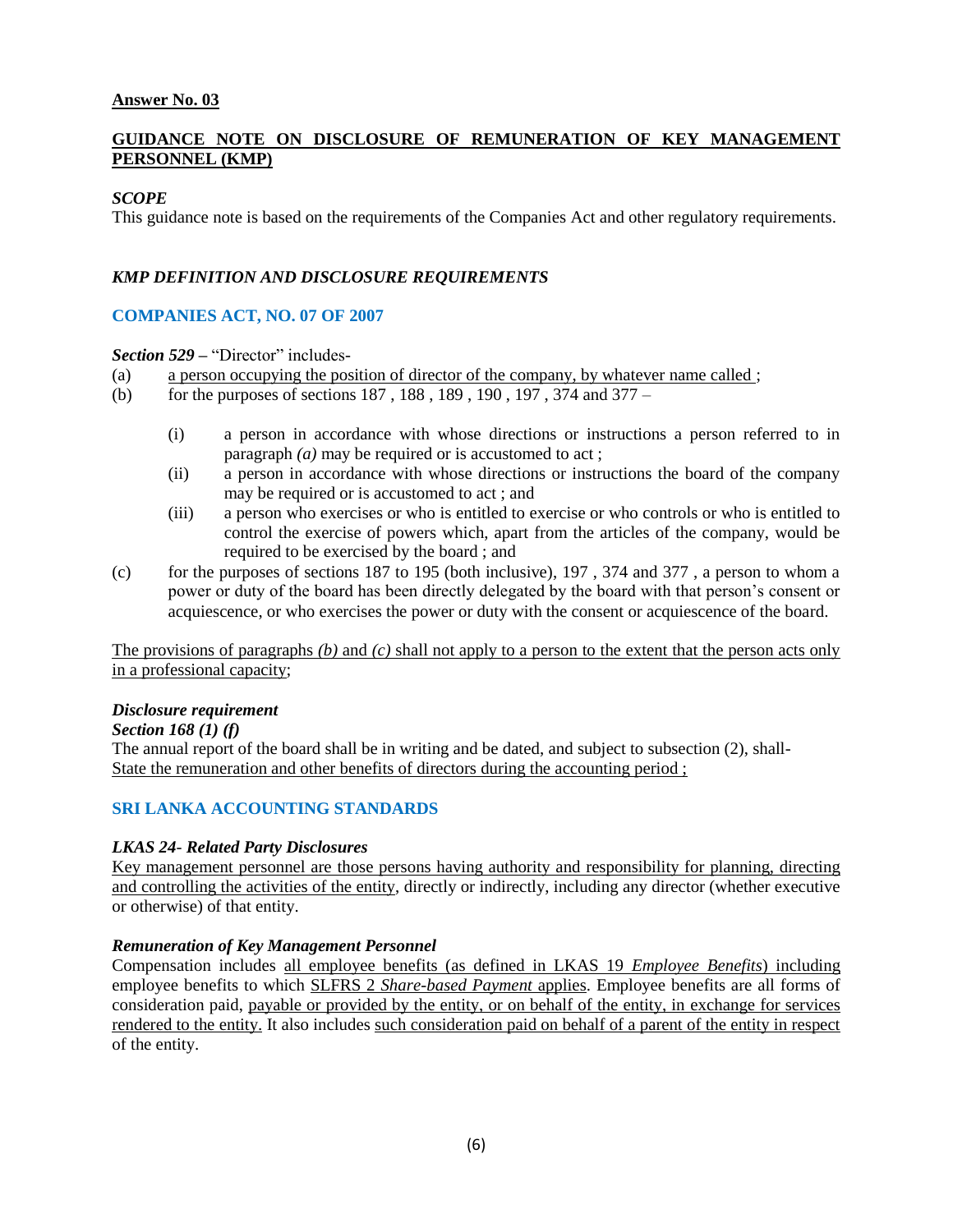**Paragraph 16 of LKAS 24** *Related Party Disclosures* based on IFRS 2011 version applicable for financial periods beginning on or after  $1<sup>st</sup>$  January 2012, requires disclosures about the compensation of key management personnel in total and for each of the following categories:

- (a) short-term employee benefits such as wages, salaries and social security contributions, paid annual leave and paid sick leave, profit-sharing and bonuses (if payable within twelve months of the end of the period) and non-monetary benefits (such as medical care, housing, cars and free or subsidised goods or services) for current employees;
- (b) post-employment benefits such as pensions, other retirement benefits, post-employment life insurance and post-employment medical care;
- (c) other long-term benefits including long service leave or sabbatical leave, jubilee or other long service benefits, long-term disability benefits and, if they are not payable wholly within twelve months after the end of the period, profit-sharing, bonuses and deferred compensation;
- (d) termination benefits comprising of lump sum payment made on retirement; and
- $\epsilon$ )  $\epsilon$ share-based payment comprising of equity compensation benefits under the company's share option scheme and long term incentive plans.

Key management personnel compensation should be presented in the notes to the financial statements as follows:

| 1.1 | (Executive. Non-Executive<br>Directors<br>and   | (a) short-term employee benefits      |
|-----|-------------------------------------------------|---------------------------------------|
|     | Managing Director $-$ if he/she is a member of  | (b) post-employment benefits          |
|     | the board)                                      | (c) other long-term employee benefits |
|     |                                                 | (d) termination benefits              |
|     |                                                 | (e) share-based payments              |
|     |                                                 |                                       |
| 1.2 | Other KMPs excluding Executive, Non-Executive   | (a) short-term employee benefits      |
|     | and Managing Director $-$ if he/she is a member | (b) post-employment benefits          |
|     | of the board)                                   | (c) other long-term employee benefits |
|     |                                                 | (d) termination benefits              |
|     |                                                 | (e) share-based payments              |

**It should be noted that for the KMPs included under sections 1.1 and 1.2 as stated above, the compensation information required under categories (a) to (e) should be disclosed in total and for each of such categories.**

Disclosures required by code on corporate governance can also be considered.

(Total 15 marks)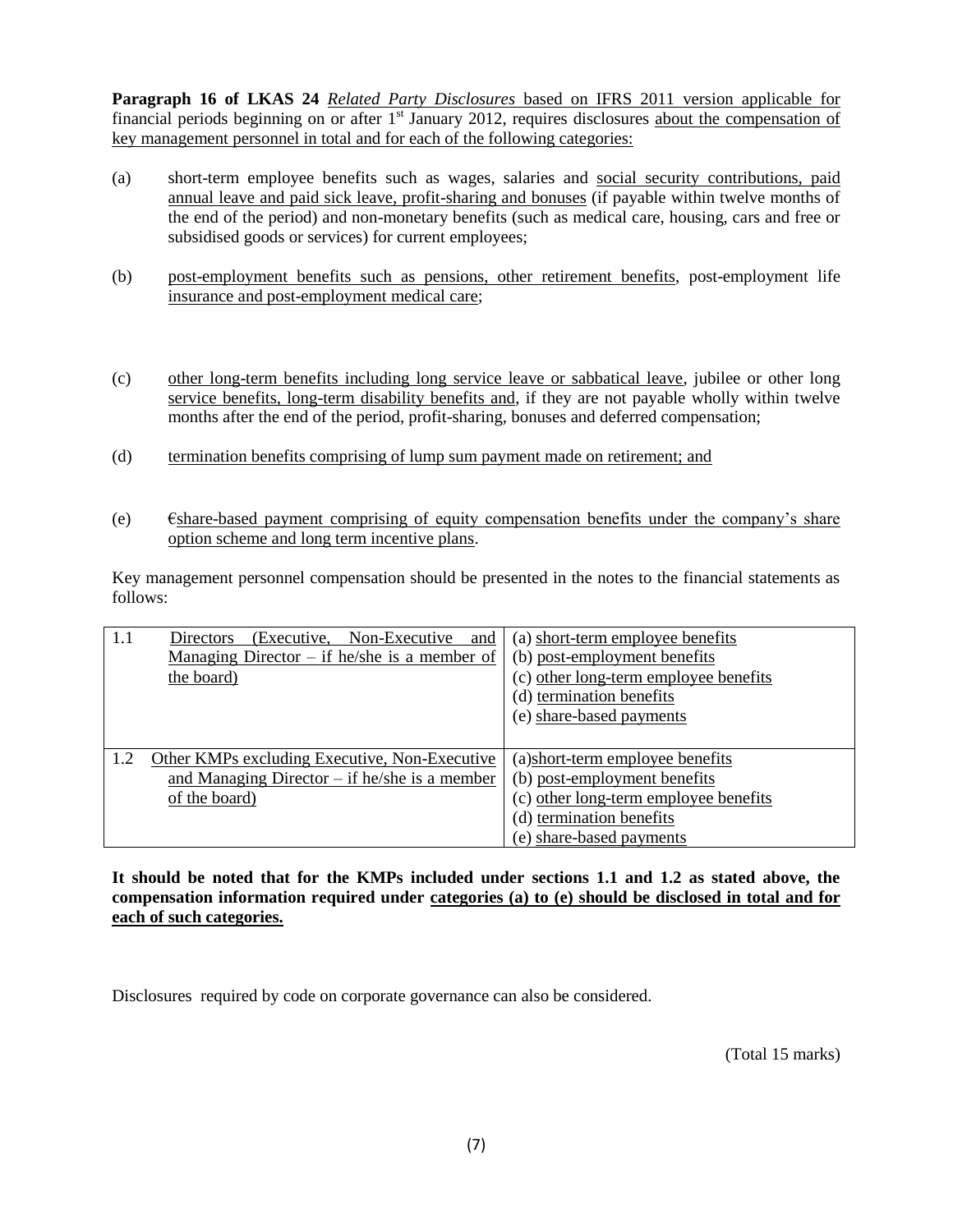#### **Answer No. 04**

#### (a) **Retention not receivable**

The audit report should be modified on the grounds of disagreement as the retentions that cannot be recovered should be charged to the Income statement. Although the amount of the retention is not very material by size (as it is only 6.6% of profit after tax), it is material by nature as it affects the requirement for the award of the directors' bonuses. The modification would take the form of an "except for" qualification as it is unlikely to be pervasive. The opinion section of the report should include an explanation detailing the amount by which receivables are overstated.

#### **Amount due from Related Party**

As SDL has not been able to secure the land concerned, and SDL has not carried out any other transactions it appears that SDL will not be in a position to repay the funds borrowed to pay for its expenses.

If the management does not agree to provide for possible losses that may arise from SDL not being able to repay its dues, the audit report should be modified stating that the recoverability of the amount due form SDL is doubtful and adequate provision has not been made in the Income statement against possible losses that may arise there from. The modification would take the form of an "except for" qualification as it is unlikely to be pervasive. The opinion section of the report should include an explanation detailing the amount by which receivables and net profit are overstated.

(b) The directors' behaviour is dishonest as they are deliberately overstating profits in order to preserve their bonus. This demonstrates a lack of integrity. The directors are putting their own interests before that of the company. They are not acting in a way most likely to promote the success of the company for the benefit of its members as a whole. This lack of integrity casts doubt on the reliability that can be placed on their representations and could be indicative that there are other areas of criminal activities. It increases the possibility of misstatement in the financial statements and consequently the risk of forming an inappropriate audit opinion.

Their offer of employment also needs to be considered as it may have been made as an incentive to obtain a favourable report. The Code of Ethics for Professional Accountants issued by the Institute of Chartered Accountants states the following in relation to Employment with Assurance Clients,

The independence of a member of the assurance team may be threatened when an individual participates in the assurance engagement knowing, or having reason to believe, that he or she is to, or may, join the assurance client sometime in the future.

The significance of the threat should be evaluated and, if the threat is other than clearly insignificant, safeguards should be considered and applied as necessary to reduce the threat to an acceptable level. Such safeguards might include:

- Considering the appropriateness or necessity of modifying the assurance plan for the assurance engagement;
- Assigning an assurance team to the subsequent assurance engagement that is of sufficient experience in relation to the individual who has joined the assurance client;
- Involving an additional professional accountant who was not a member of the assurance team to review the work done or otherwise advise as necessary; or
- Carrying out a quality control review of the assurance engagement.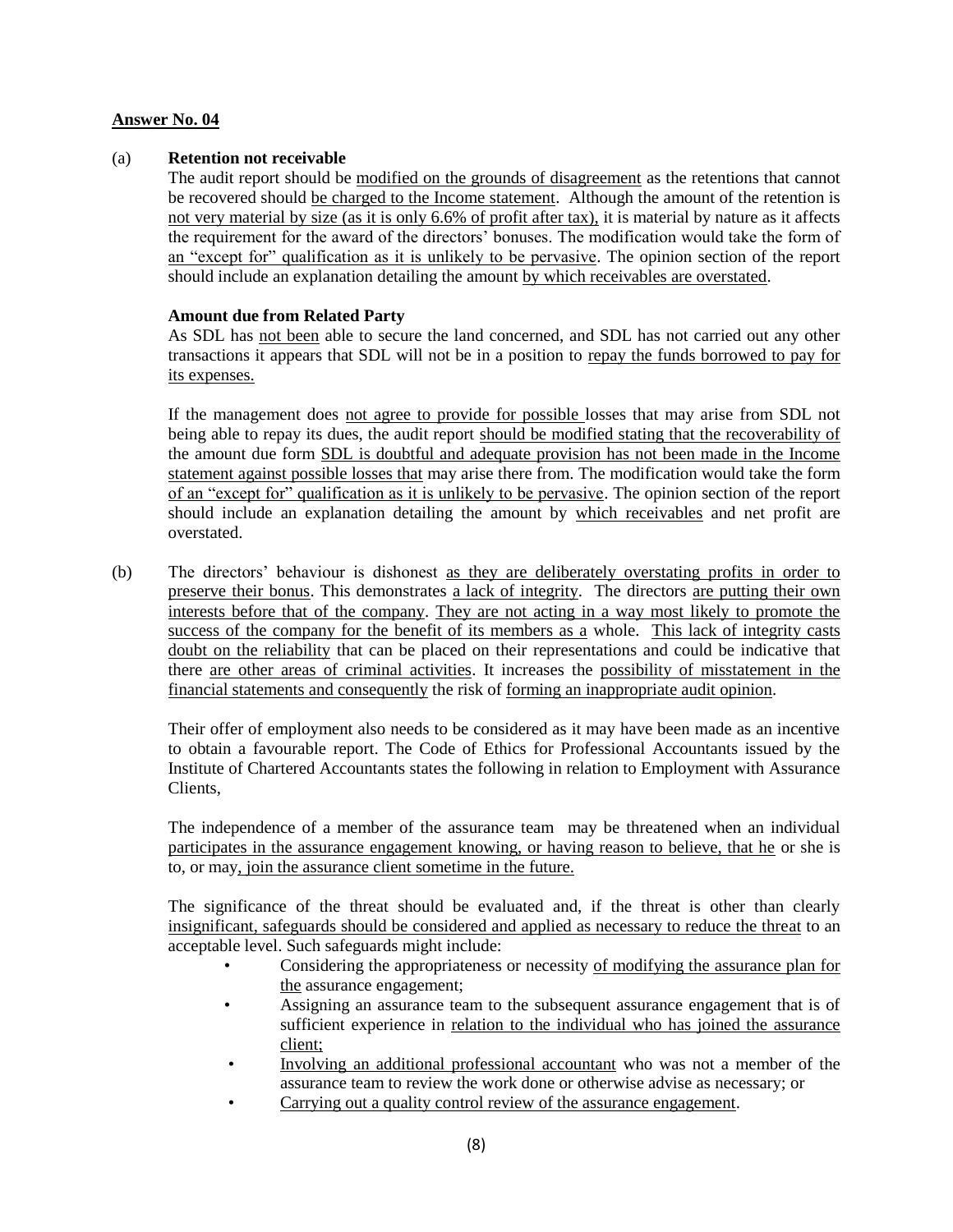In addition the firm should have policies and procedures to require the individual to notify the firm when entering serious employment negotiations with the assurance client and the removal of the individual from the assurance engagement.

In addition, consideration should be given to performing an independent review of any significant judgments made by that individual while on the engagement.

Sri Lanka Auditing Standard 220 Quality Control for an Audit of Financial Statements requires firms to consider the integrity of the principal owners, key management and those charged with governance when deciding whether to continue an existing engagement. This is also required by SLSQC 1 Quality Control for Firms that Perform Audits and Reviews of Financial Statements, and Other Assurance and Related Service Engagements (SLSQC 1).

(Total 20 marks)

#### **Answer No. 05**

#### *Second Opinions*

#### **Threats**

This may give rise to threats to compliance with the fundamental principles. For example, there may be a threat to professional competence and due care in circumstances where the second opinion is not based on the same set of facts that were made available to the existing auditor, or is based on inadequate evidence. The significance of the threat will depend on the circumstances of the request and all the other available facts and assumptions relevant to the expression of a professional judgment. The fact that the management is thinking of switching the audit to you needs to be considered as it may appear that they expect an opinion in their favour.

#### **Safeguards**

When asked to provide such an opinion, you should evaluate the significance of the threats and, if they are other than clearly insignificant, safeguards should be considered and applied as necessary to eliminate them or reduce them to an acceptable level. Such safeguards may include seeking client permission to contact the existing auditor, describing the limitations surrounding any opinion in communications with the client and providing the existing auditor with a copy of the opinion.

If ISL will not permit communication with the existing auditor, you should consider whether, taking all the circumstances into account, it is appropriate to provide the opinion sought.

#### *Providing External audit and Company Secretarial services (through network firm)* **Threats**

Generally this position is seen to imply a close degree of association with the entity and may create selfreview and advocacy threats.

#### **Safeguards**

If a network firm serves as Company Secretary for a financial statement audit client the self-review and advocacy threats created would generally be so significant, no safeguard could reduce the threat to an acceptable level. When the practice is specifically permitted under local law, professional rules or practice, the duties and functions undertaken should be limited to those of a routine and formal administrative nature such as the preparation of minutes and maintenance of statutory returns.

Routine administrative services to support a company secretarial function or advisory work in relation to company secretarial administration matters is generally not perceived to impair independence, provided client management makes all relevant decisions.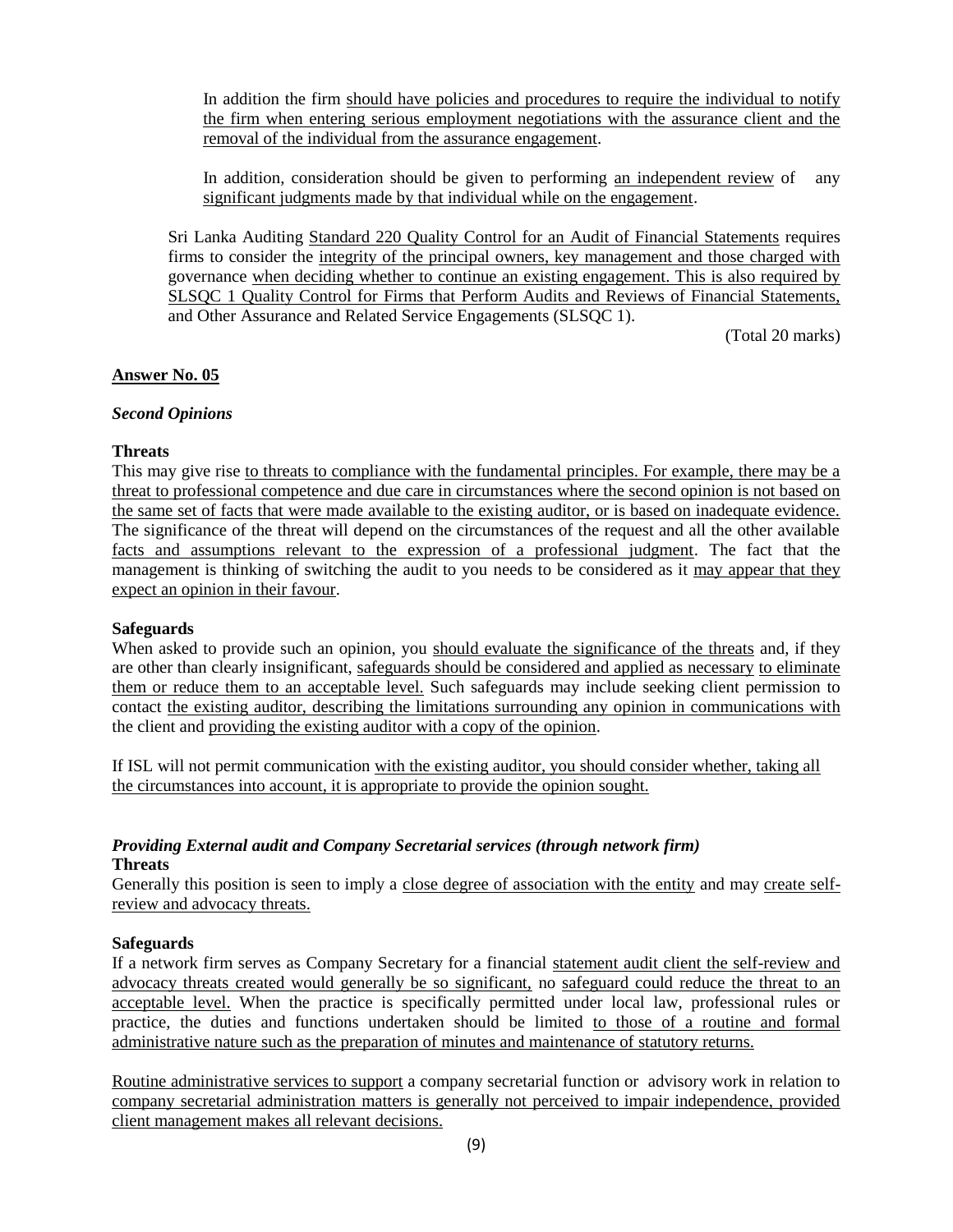#### *Providing Internal and external audit services* **Threats**

The provision of internal audit service causes a self-review threat to the external auditor. The external audit staff members may overlook errors made by their internal audit colleagues or may place too much reliance on their work.

In evaluating any threats to independence, the nature of the service will need to be considered. For this purpose, internal audit services do not include operational internal audit services unrelated to the internal accounting controls, financial systems or financial statements.

# **Safeguards**

self-review threat created may be reduced to an acceptable level by ensuring that there is a clear separation between the management and control of the internal audit by client management and the internal audit activities themselves.

- ( i.e- The audit client designates a competent employee, preferably within senior management, to be responsible for internal audit activities.
	- the audit client, the audit committee or supervisory body approves the scope, risk and frequency of internal audit work.
	- The audit client evaluates the adequacy of the internal audit procedures performed and the findings resulting from the performance of those procedures by, among other things, obtaining and acting on reports from the firm)

Additional safeguards include separate engagement partners, separate engagement letters and different teams for the two respective roles.

Finally, the directors must confirm in writing that they are responsible for establishing, maintaining and monitoring the overall system of internal control including the work of internal audit, and that they are responsible for determining which recommendations of internal audit should be implemented.

# *Being the External Auditor and Attending the company's monthly Board meetings*

#### **Threats**

This may be a threat to *independence in appearance* ('being seen as independent'). In some cases, for example when management representations are discussed, it may be desirable for the auditor to attend board meetings. However, an auditor must not under any circumstances make management decisions. Attending board meetings is allowed if the auditor is acting in an advisory capacity only or is reporting the results of audit work. But if the auditor is to attend all monthly board meetings it may appear as if he is a part of the board's decisions.

# **Safeguards**

To safeguard against this threat, the auditor should ensure that there is "informed management" at the company. The auditor should inform the directors that they alone are responsible for decision making. In the interests however of being "seen to be independent" it may be best to decline the offer of attendance at monthly board meetings.